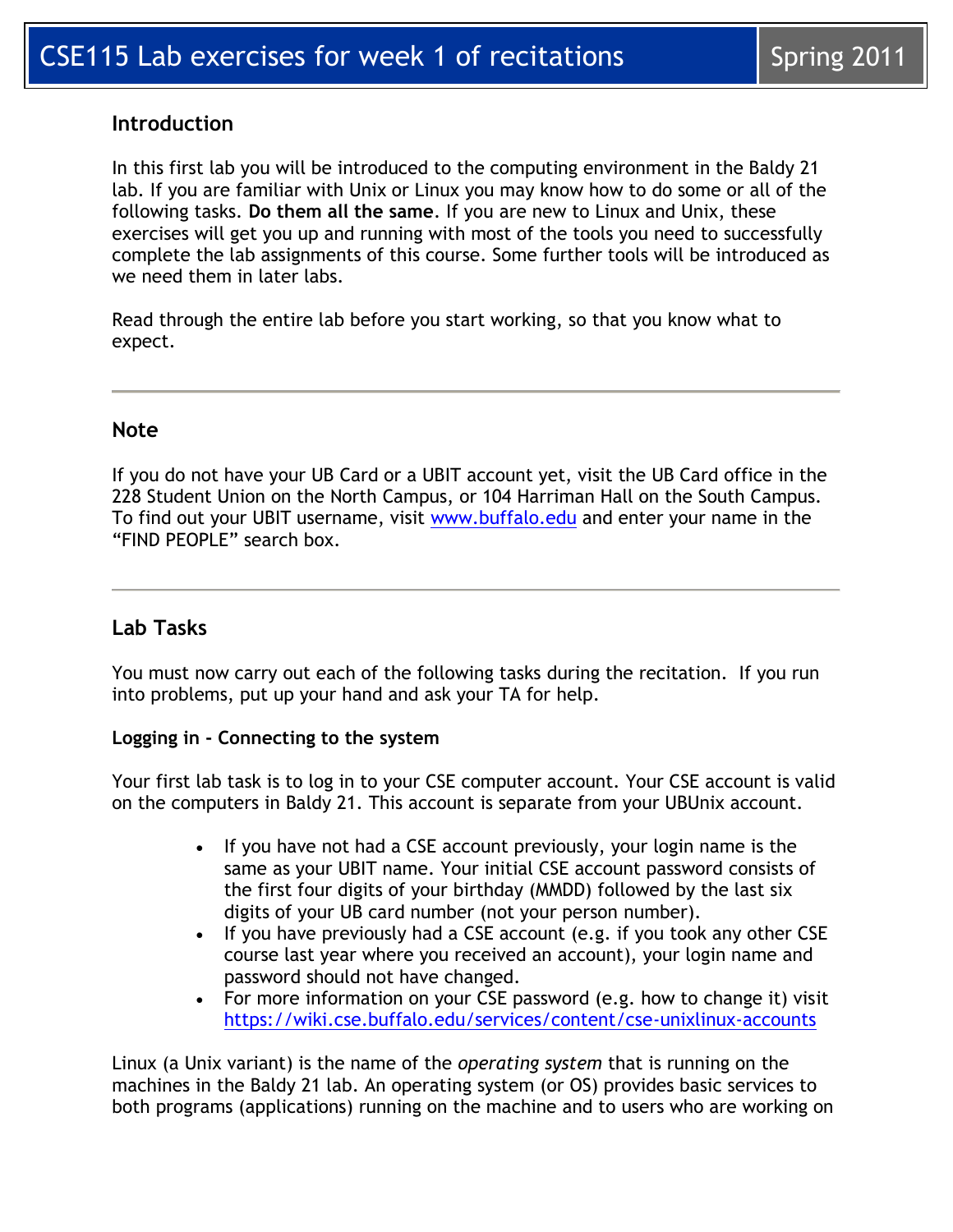the machine. Examples of services provided by an OS are a facility to read the contents of a file from a disk, or run multiple programs at one time (multi-task).

**To log in:**

- You should see a welcome screen with a place for your username. Enter your username (UBIT name), and then press OK.
- You will then be asked to enter your password. Enter your password, and then press OK.

When the login process is finished, you will be presented with a desktop that looks something like this (your background may be slightly different):



There is a panel across the top of the screen which has several menus on it. This is similar to the Start Menu feature of Microsoft Windows. There is also a panel along the bottom of the screen. If you want to know what anything does, hover your mouse over it and a little description will appear.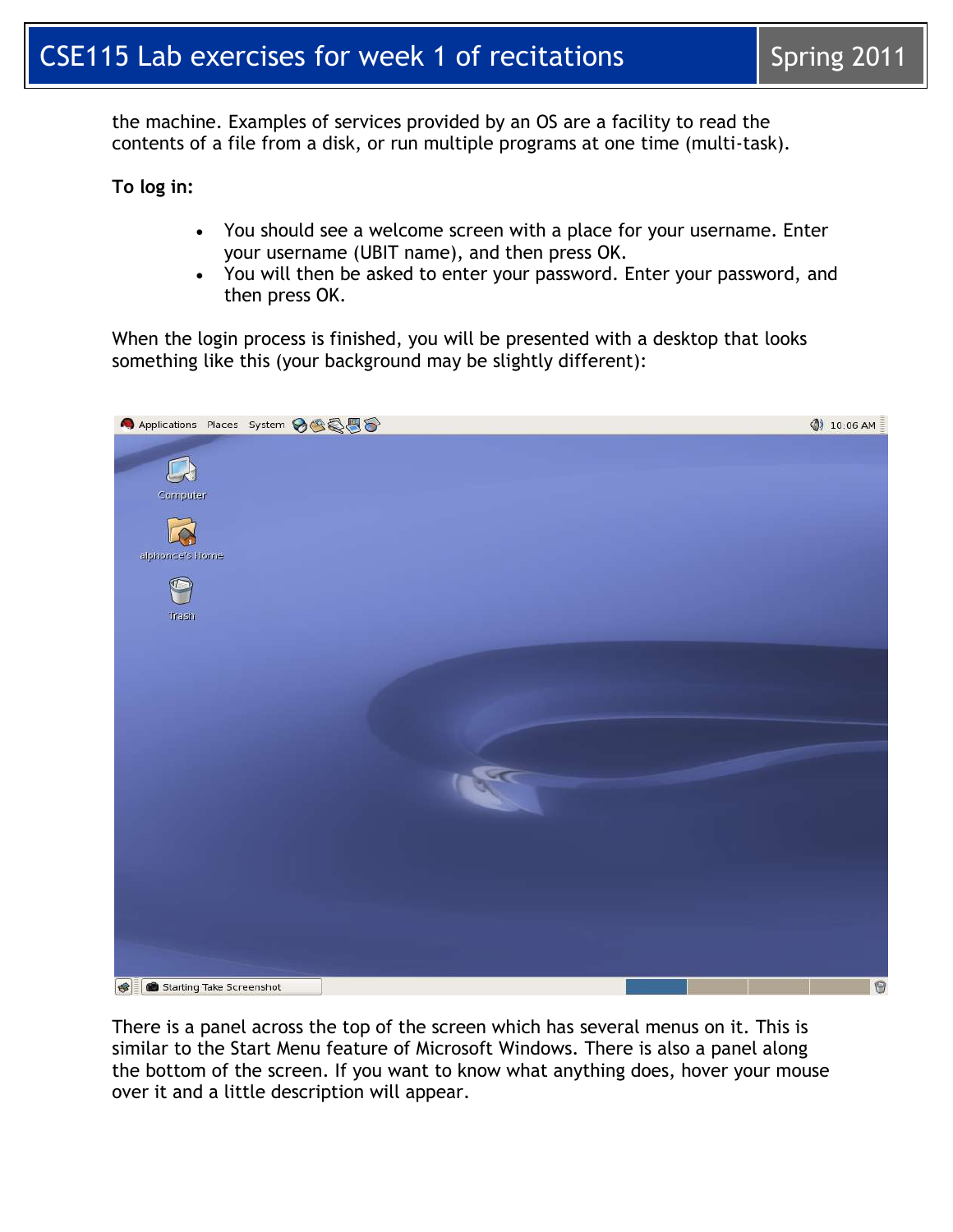# CSE115 Lab exercises for week 1 of recitations  $\vert$  Spring 2011

In case of emergency where you suddenly need to leave, such as your grandmother dying (it happens a lot in this class), let's discuss how to log out of the system before we go any further.

> Just click on the "System" on the panel at the top of the screen, then select "Log Out".



You will see a pop-up window asking if you're sure you want to log out:

Click on "Log Out" and you will be logged out. **Remember to never leave the lab without logging out, even if it is "just for a minute"!**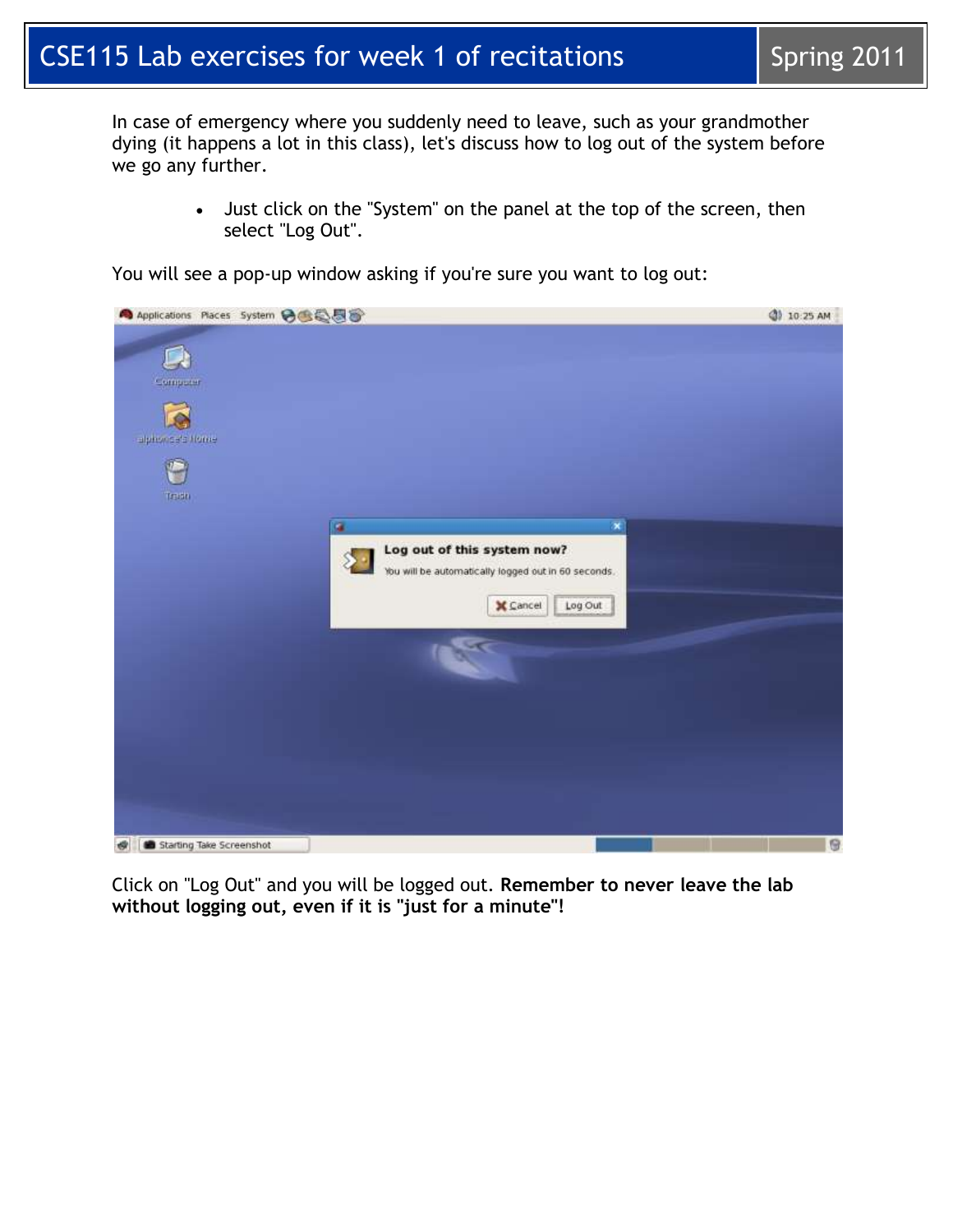# CSE115 Lab exercises for week 1 of recitations  $\vert$  Spring 2011



Spend a moment getting comfortable. First, double click on 'Computer' Computer to get a window that looks like this one:

| <b>Floppy Drive</b> | CD-ROM Drive | Filesystem |
|---------------------|--------------|------------|
| Network             |              |            |
|                     |              |            |

To move a window with a title bar, click and hold the left mouse button in the middle of the title bar and drag it to a new position. If you click on the small buttons in the title bars of the windows, different things will happen:

- The rightmost button on the title bar:  $\Box$ Left-clicking this will close the window. Try it: open a window and close it.
- The button to the left of that (in the middle of the three):  $\Box$ Clicking this will toggle the window between maximized and unmaximized modes. In maximized mode, the window will take up the full space of the screen. In normal mode, the window is not necessarily the full size of the screen and you have the ability to move it around and see other things on the screen as well. Try maximizing and unmaximizing some window.
- $\bullet$  The button to the left of that: Left-clicking on this will minimize the window. It keeps the program running but hides it from view. Now we need to get it back. Just click on the corresponding item on the panel along the bottom of the screen.
- The button on the far left of the title bar (this button may look different depending on the window opened):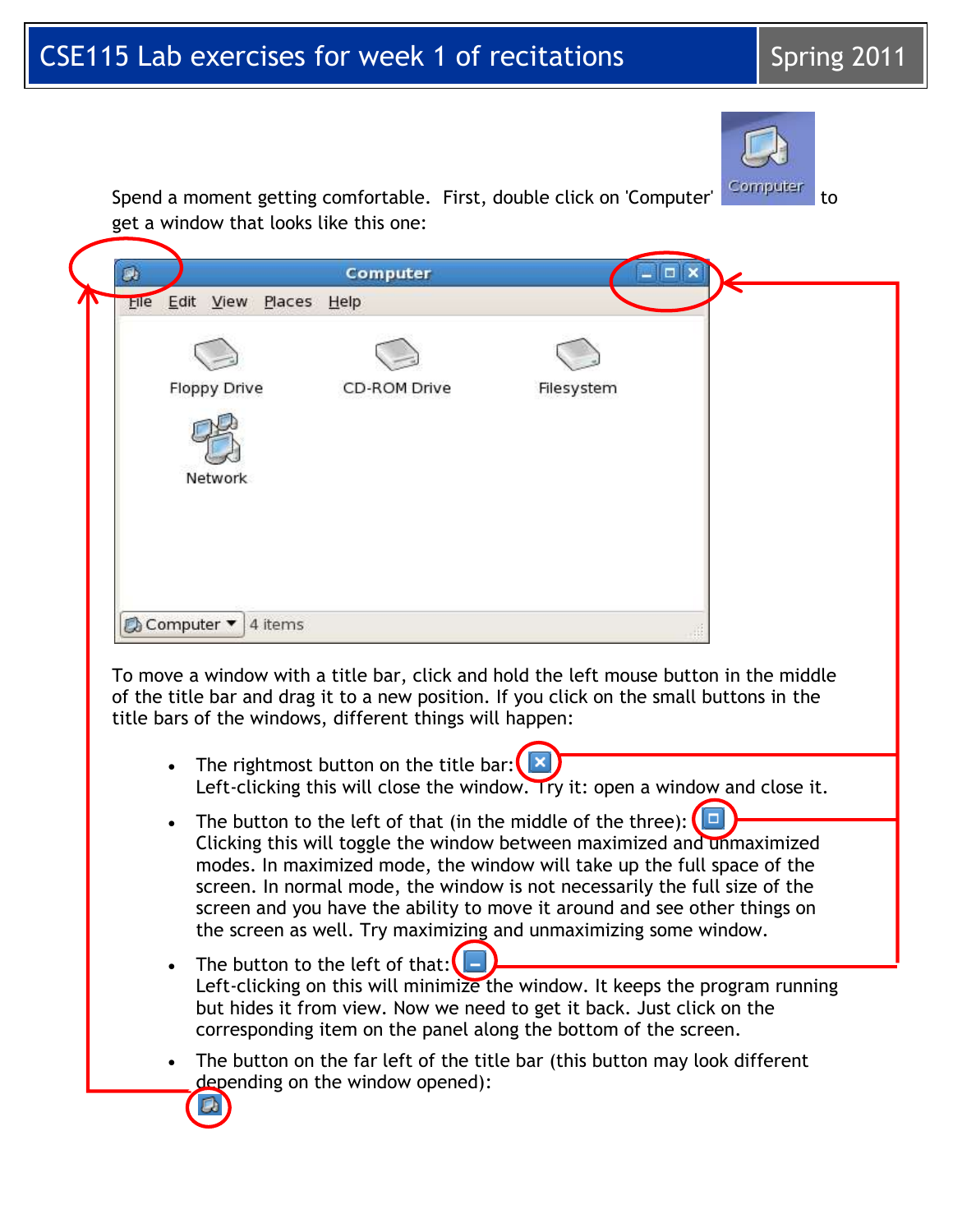Clicking on this will bring up a menu of different things you can do to the window. Try it out and see what can be done.

To interact directly with Linux, we need what is called a *terminal*. Here are two ways to bring up a terminal:

- 1. Right click on an empty space on your desktop and select "Open Terminal" from the menu.
- 2. Click on the Applications menu on the panel at the top of the screen. Click on "Accessories", then click on "Terminal".

The terminal window will look like something this:

| $\overline{\mathbf{C}}$ |                   |                                   |  | Terminal | $\Box$ ex |
|-------------------------|-------------------|-----------------------------------|--|----------|-----------|
|                         |                   | File Edit View Terminal Tabs Help |  |          |           |
|                         | styx $\{\sim\}$ > |                                   |  |          | ٠         |
|                         |                   |                                   |  |          |           |
|                         |                   |                                   |  |          |           |
|                         |                   |                                   |  |          |           |
|                         |                   |                                   |  |          |           |
|                         |                   |                                   |  |          |           |
|                         |                   |                                   |  |          |           |
|                         |                   |                                   |  |          |           |
|                         |                   |                                   |  |          |           |
|                         |                   |                                   |  |          |           |
|                         |                   |                                   |  |          |           |
|                         |                   |                                   |  |          |           |
|                         |                   |                                   |  |          |           |
|                         |                   |                                   |  |          |           |
|                         |                   |                                   |  |          | ٠         |

The text "styx{ $\text{-}$ } > " is called a prompt (yours might look a little different). In this example the prompt includes the name of the computer which you are logged in to (styx). You will type commands at the prompt, after the ">" symbol, to get the operating system to perform various tasks for you.

The files which you create are stored on a machine called a *file server*, which is accessible from all of the workstations in the lab. In other words, it doesn't matter which workstation you log in at, you will be able to access exactly the same files. The computer which you will use in the Baldy 21 lab is called styx.cse.buffalo.edu, or just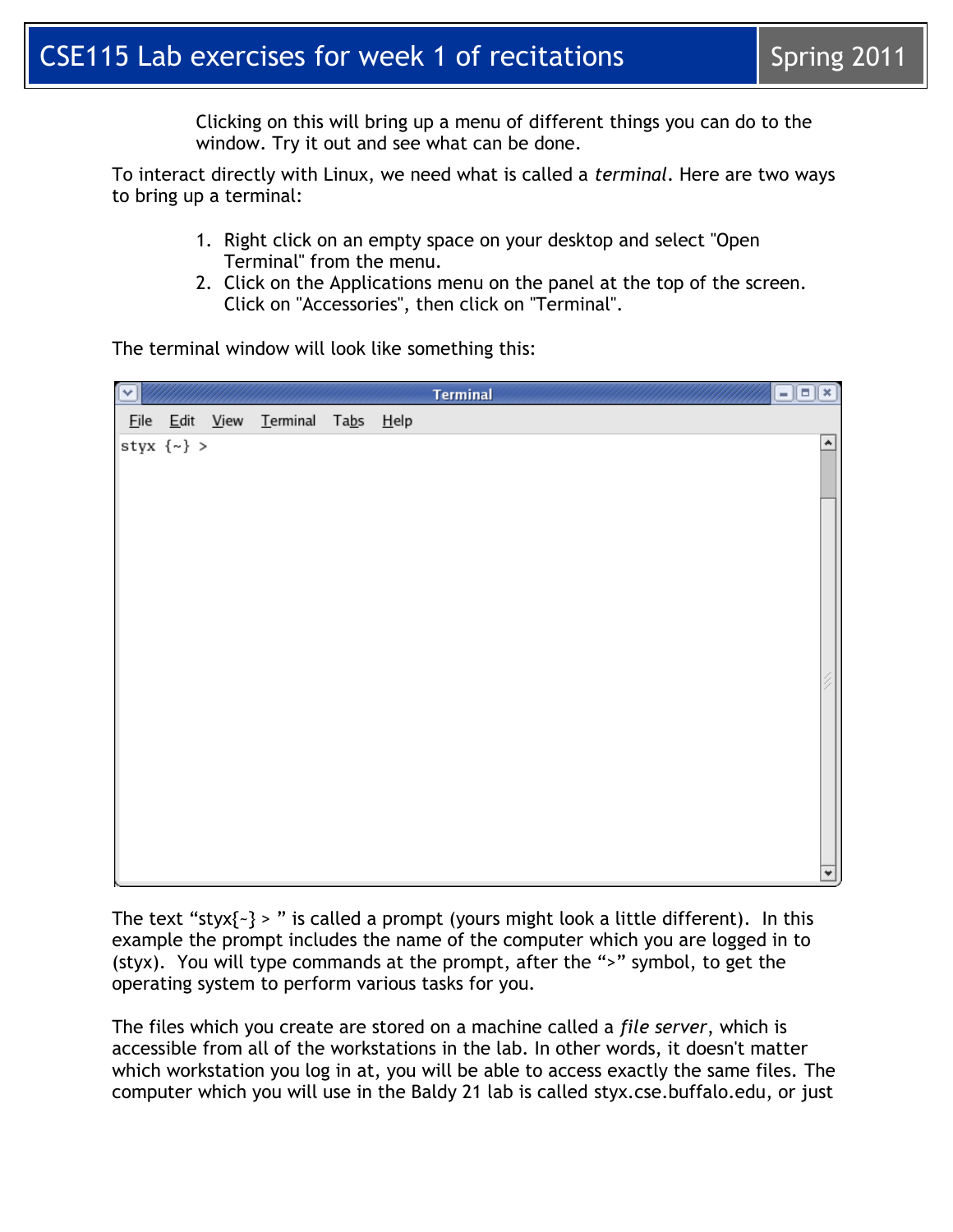styx for short. This computer shares its files with several systems, one of which is called timberlake.cse.buffalo.edu (timberlake for short), which you can log into from other places around campus or from your house or dorm or apartment. Remote connections should always go through timberlake.

### **Changing your Password**

It is a good idea to change your password from your default password to something else. You should change your passwords often to help keep your account secure. You must never share your account password with anyone (including your friends and classmates). You can choose to change your password now or come back to these instructions and change it at a later time.

To change your password on the CSE systems, see the "Password" section of this page of the on-line CSE help pages:

<https://wiki.cse.buffalo.edu/services/content/cse-unixlinux-accounts>

Note that you must log in to sol.cse.buffalo.edu to change your password. Your TA will tell you how to do this. Also keep in mind that because your CSE account is separate from your UBUnix account, changing the password on one account does not automatically change the password on the other. You should change passwords on both accounts on a regular basis.

### **Some Basic Linux**

In this section, you will experiment with some basic Linux commands, and learn a little bit about the way in which Linux organizes its file system.

### **Basic Linux directory structure**

Like most file systems, Linux's is tree-structured. The root of the file system is named '/'. As a user on the system you have a *home directory*, where all your files are stored. Linux has a "shortcut" to represent your home directory. This shortcut is the tilde  $(-)$ . Whenever you want your home directory, you can just type  $\sim$ . To find out where your home directory is, type

echo ~

When I do this, I find out that my home directory is /home/csefaculty/adrienne. This means that my home directory adrienne is located in the subdirectory csefaculty, which is a subdirectory of home, which is an immediate subdirectory of the root directory (which is, as mentioned above, designated by '/').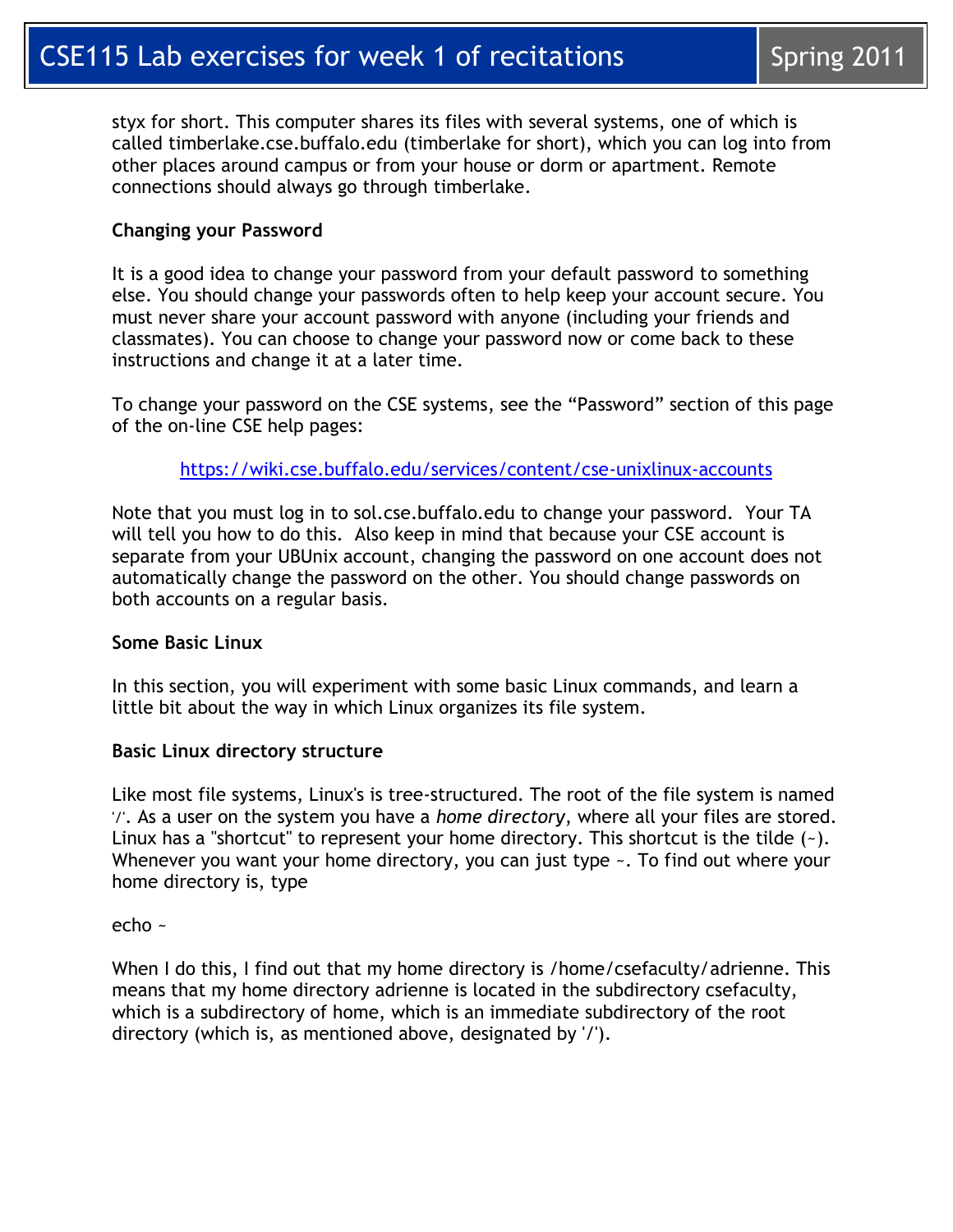"/home/csefaculty/adrienne" is a *path* which describes how to get from one directory (in this case the root directory) to another (in this case my home directory). A path can either be *absolute* (starting at /) or *relative* (starting at the current directory).

Every directory has two special entries, . and .. The entry . refers to the directory itself, and .. and refers to the directory's *parent* directory (i.e. the directory of which this one is an immediate subdirectory). The . and the .. are "shortcuts" as well. No matter where you are, if you want to use your parent directory, then you just use ..

The root directory is the only directory in the file system which does not have a parent directory. (Actually, this is not quite accurate. If you inspect the root directory you will find that there is a .. entry. The parent of the root directory turns out to be the root directory itself!)

#### **Some Linux Commands**

Below I have listed some basic Linux commands. Read the description of each, and carry out any exercises given. Note that many of these commands are equivalent to what you can do in a graphical environment, and there is a file explorer available to you on your desktop, but these can serve as a reference in case you are in a Linux environment without a graphical system on top of it (such as when you type commands directly in a terminal window).

> **ls** - This command gives a *listing* of the files in a directory. Without any arguments, it provides a listing of the files in the current directory, and is therefore equivalent to

> > $\mathsf{ls}$ .

If you specify a directory using a path, ls will respond with a listing of the contents of the specified directory. Try typing ls at the Linux prompt.

 **cd** - This command changes the current directory. Without any arguments, it changes the current directory to your home directory, and is therefore equivalent to

 $cd -$ 

If you specify a directory using a path, cd will set the current directory to the specified directory. One neat thing is that using .. as an argument to cd moves you to the parent directory.

 **man** - The man command brings up a manual page (help screen) for a specified command. Let's get the man page for the ls command by typing man ls. Read what ls -l is supposed to do, and then try it.